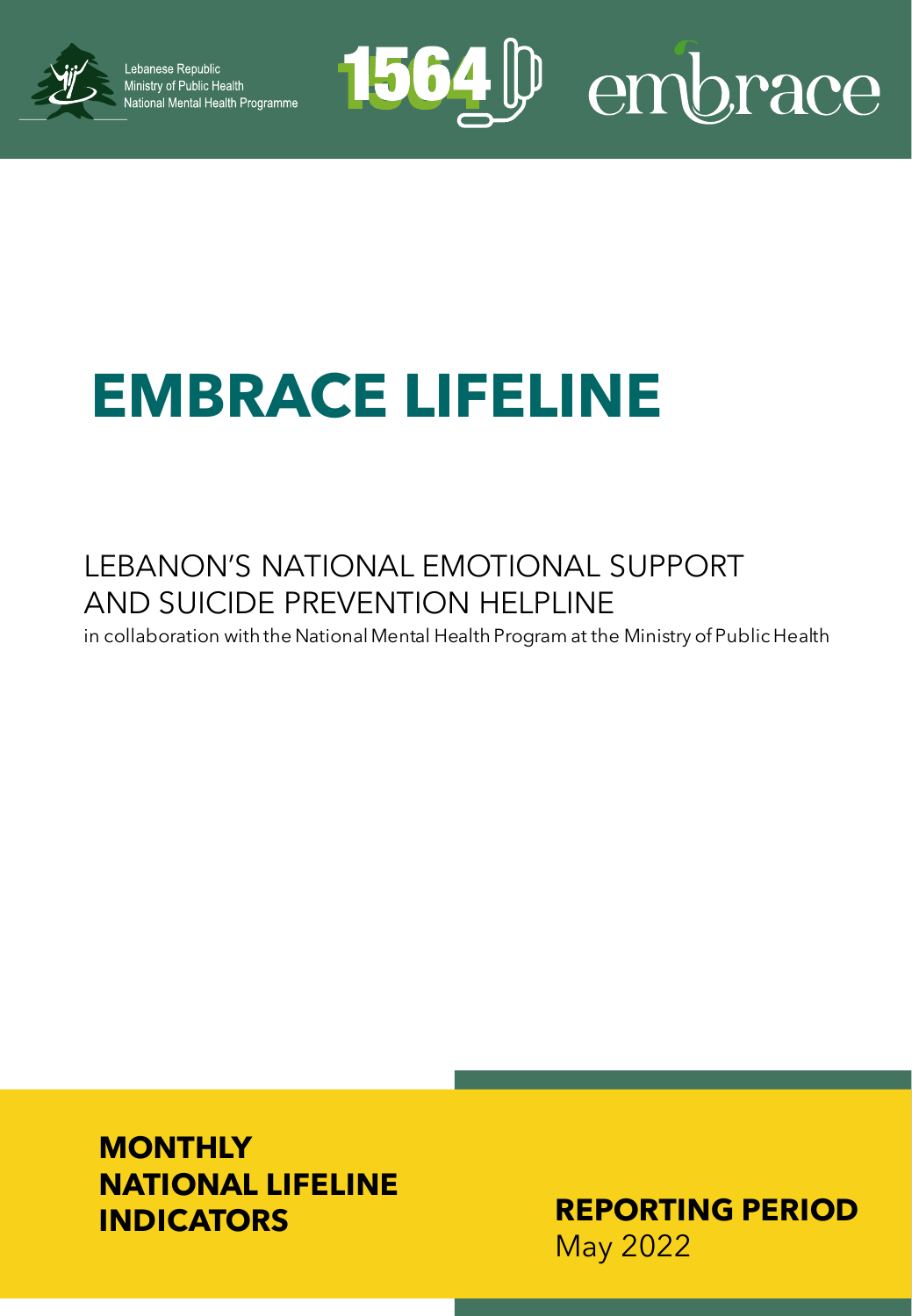



#### INTRODUCTION

Embrace Lifeline is the national helpline in Lebanon for emotional support and suicide prevention. Aggregate data related to the National Lifeline is captured, analyzed and disseminated on a monthly basis and annually for a yearly snapshot. The data is meant to offer a snapshot of the characteristics of callers to the helpline.

#### **METHODOLOGY**

computerized system. The non-identifiable data is then analyzed and reported on a The National Lifeline's trained operators capture anonymous data through a secure monthly basis.

The numbers in this report are meant to offer a snapshot of the population that the National Lifeline serves. Please note that while that this information is recorded as accurately as possible, not all information may always be available. Unless otherwise indicated, the frequencies and percentages reported in this document represents the percentage of observations in a given category out of the total nonmissing information. The metrics in this document can be considered representative of calls received during the reported time-period.

To cite this report: Embrace Lifeline: Lebanon's National Helpline (2022). Caller characteristics for May 2022.

#### **[www.embracelebanon.org](http://www.embracelebanon.org/)**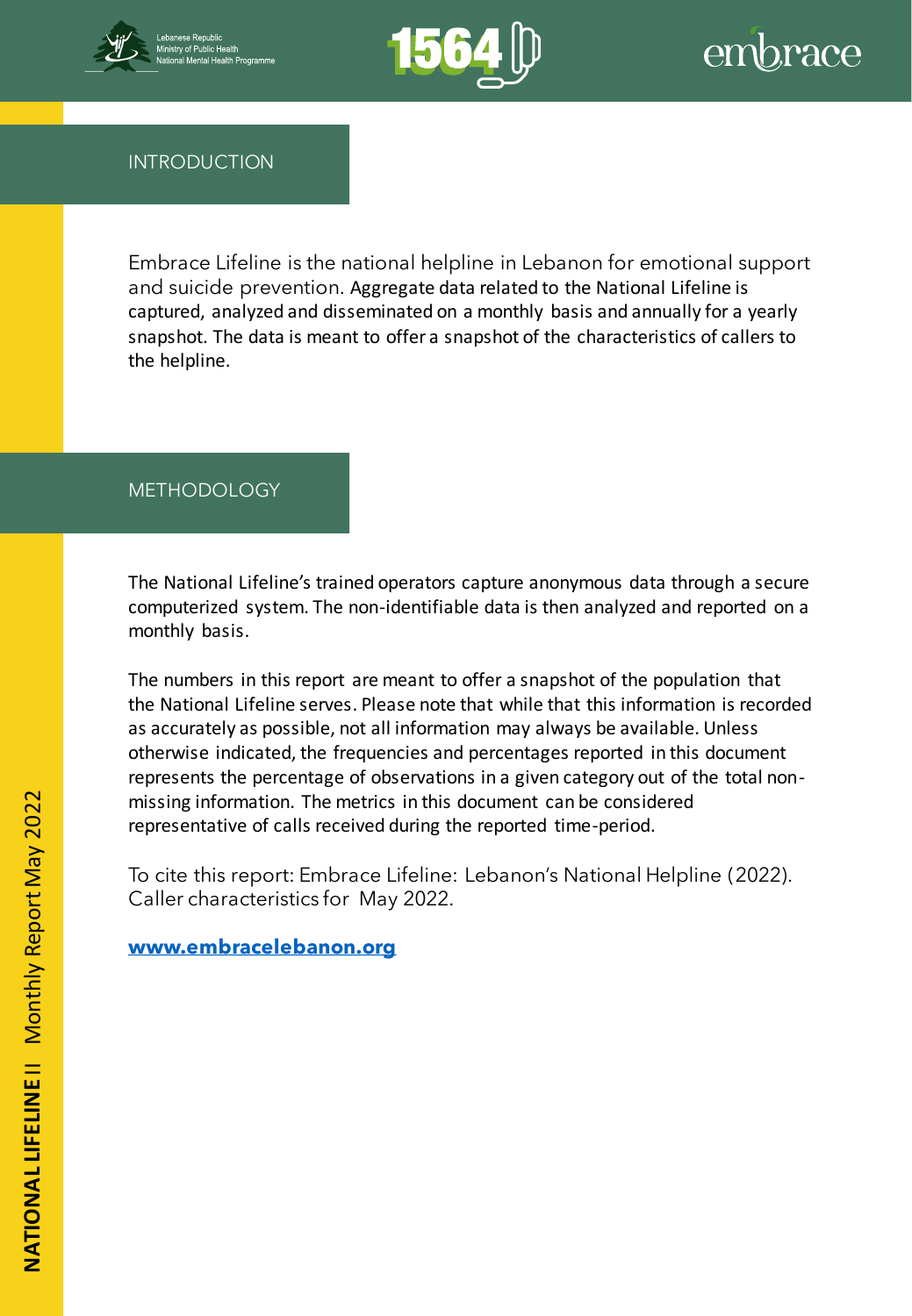



**May 2022** TOTAL NUMBER OF CALLS WITH CAPTURED DATA **1302**

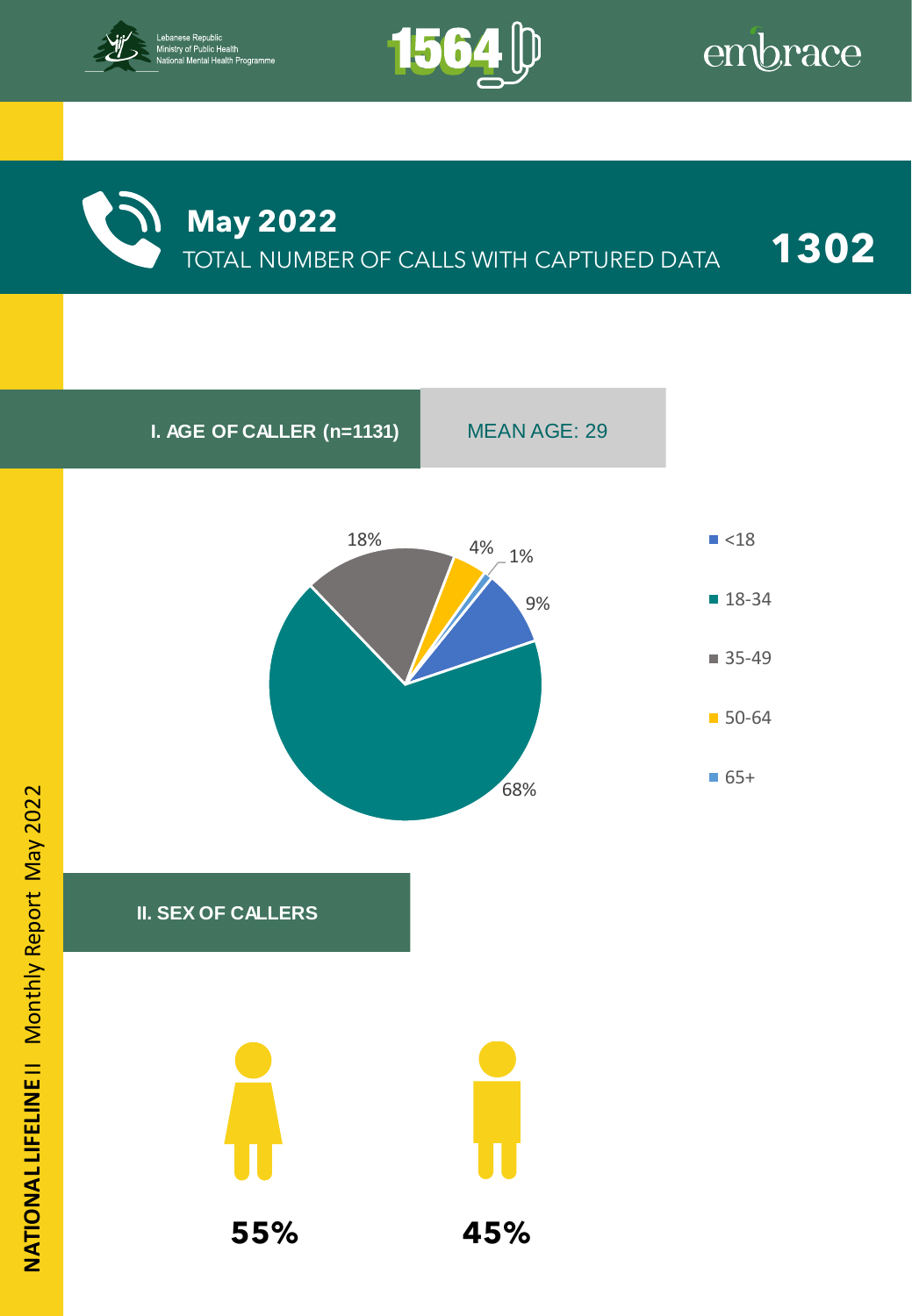



#### **III. HOW CALLERS HEARD ABOUT THE LIFELINE**

**IV. BENEFICIARY INFORMATION**

\*Percentages may not add up to 100% because each caller may have more than one status.

In May of 2022, n = 532 callers informed us of how they first learned about the National Lifeline. The below chart summarizes their responses.



#### **IV. SEXUAL ORIENTATION OF CALLERS**

**9%** of calls received by the Embrace Lifeline come from self-identifying LGBTQI+ individuals.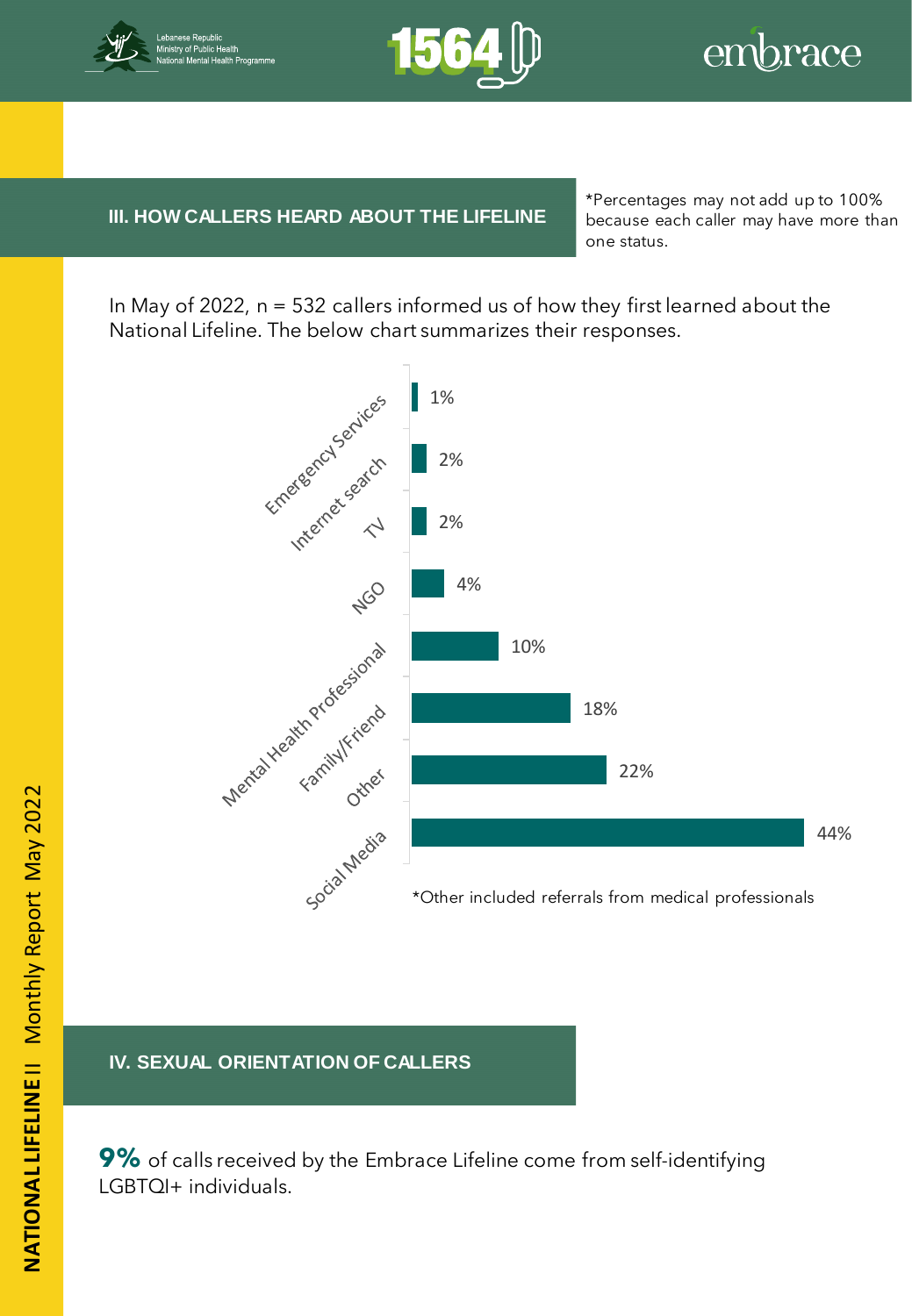



#### **V. NATIONALITY OF CALLERS**





 $Syrian$ 

**Egyptian** 

Others

#### **VI. COUNTRY OF CALLERS**

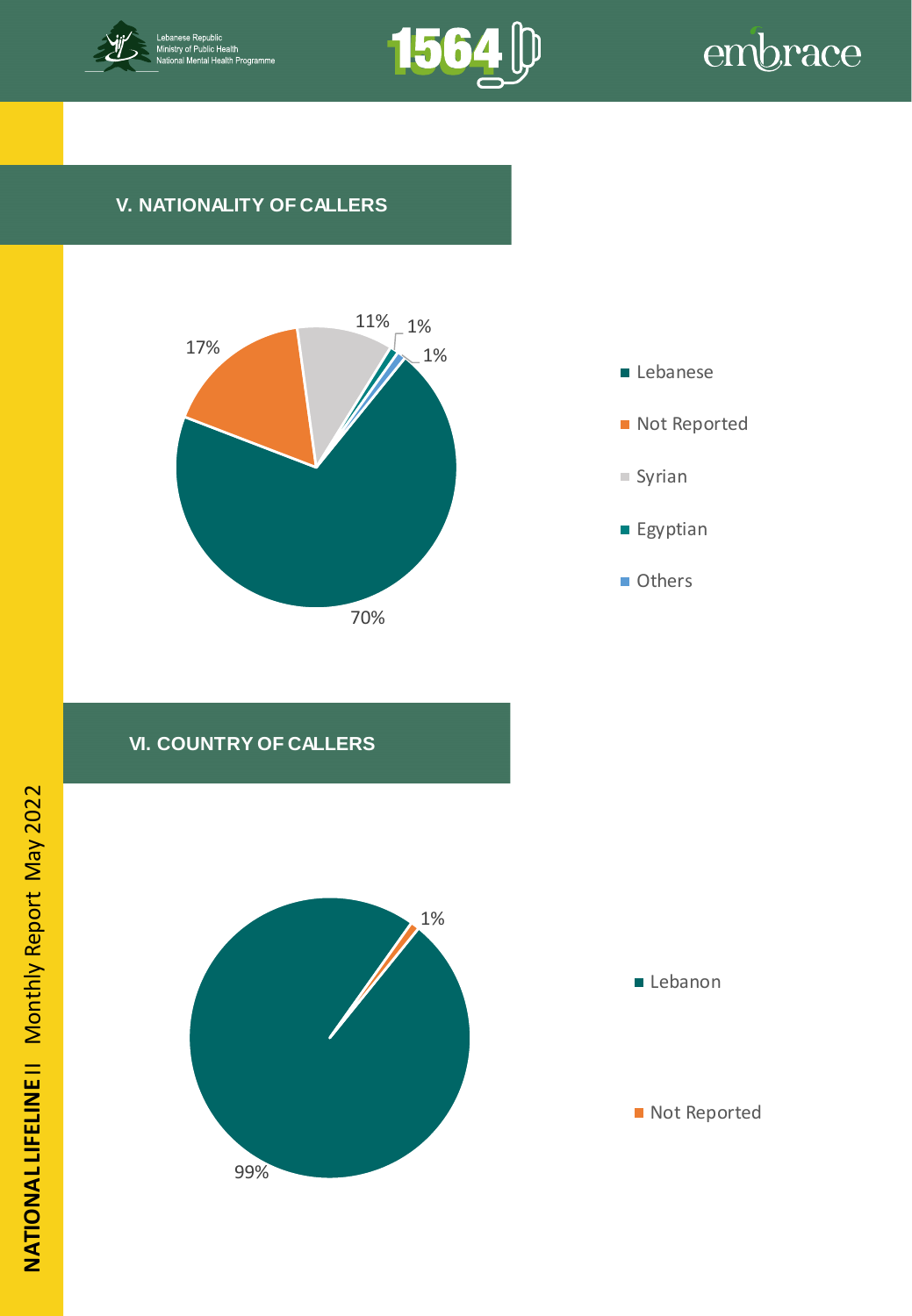



#### **VII. REGION OF RESIDENCE AMONG CALLERS FROM LEBANON**



#### **VIII. MARITAL STATUS OF CALLERS**

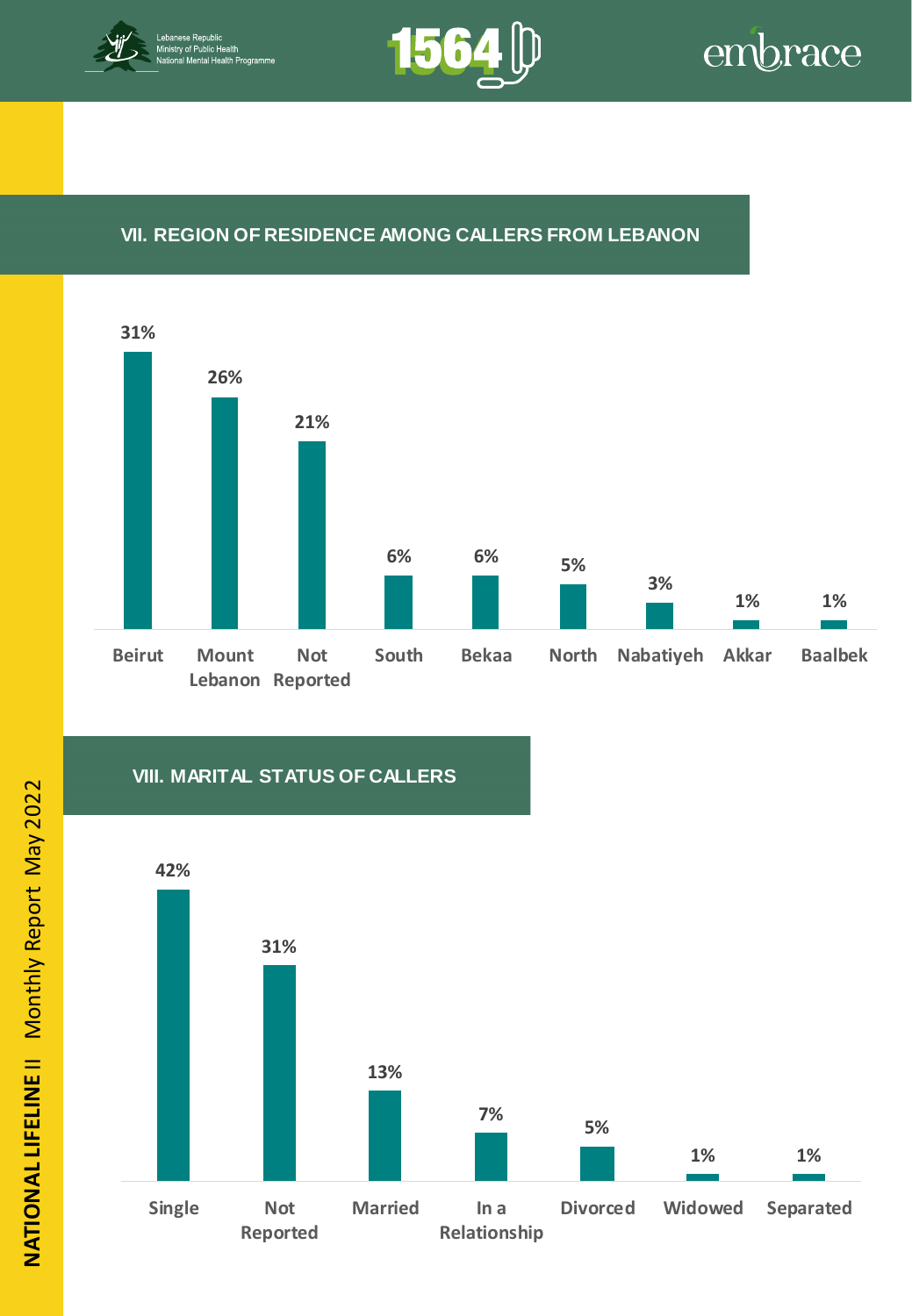



#### **IX. CALLER LIVING WITH**

\*Percentages may not add up to 100% because each caller may endorse more than one living status.



#### **X. HIGHEST LEVEL OF EDUCATION OF CALLERS**





**35%**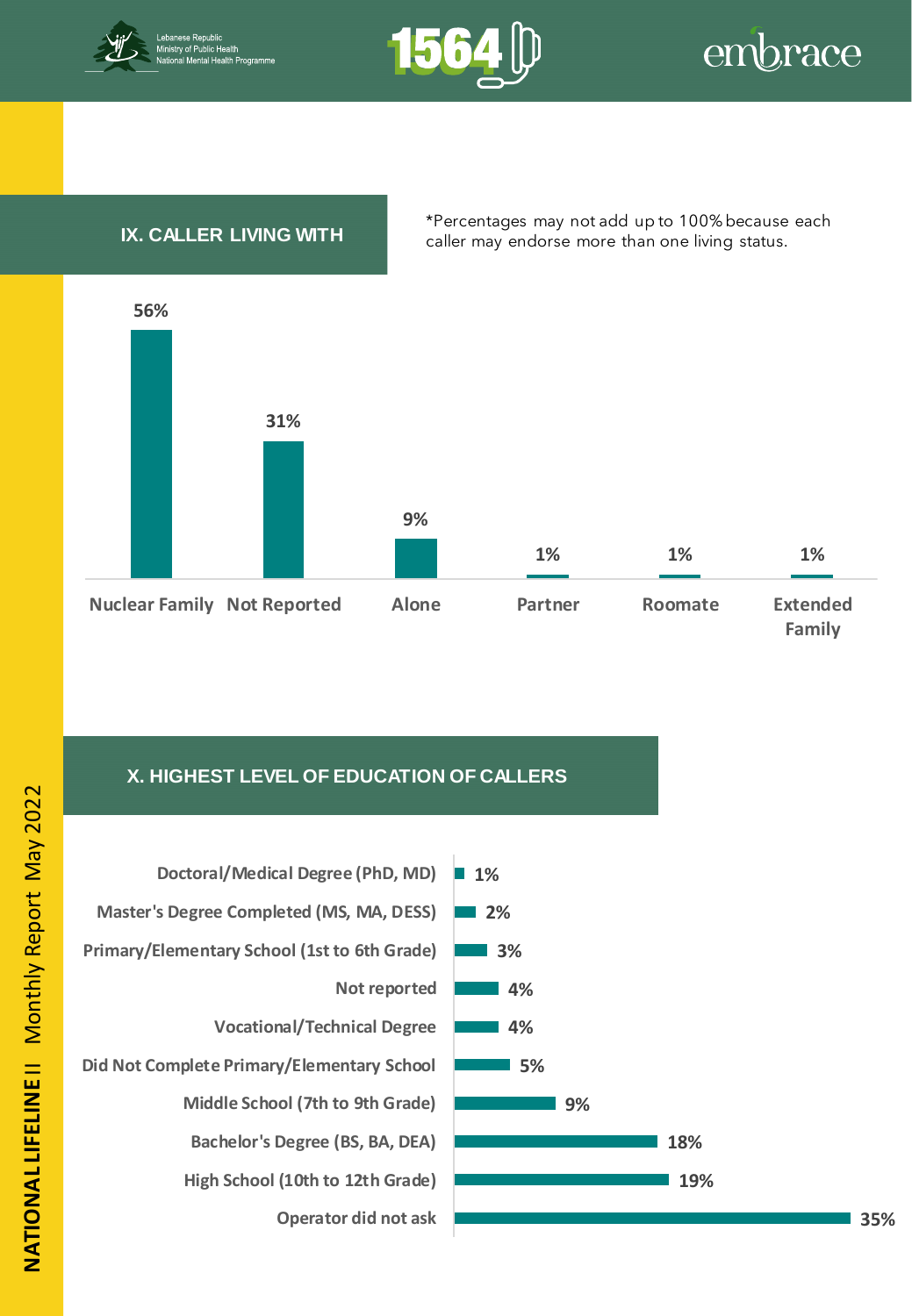



**XI. EMPLOYMENT OF CALLERS**

\*Percentages may not add up to 100% because each caller may have more than one status.



**XII. CHANGE IN LEVEL OF DISTRESS FROM BEGINNING TO END OF** 

**XII. TYPE OF CALL** 



\*This indicator is assessed by the operator based on their conversation with the caller. Percentages may not add up to 100% because the caller can express more than one type of concern (e.g., a caller could express *both* socioeconomic concerns and emotional distress).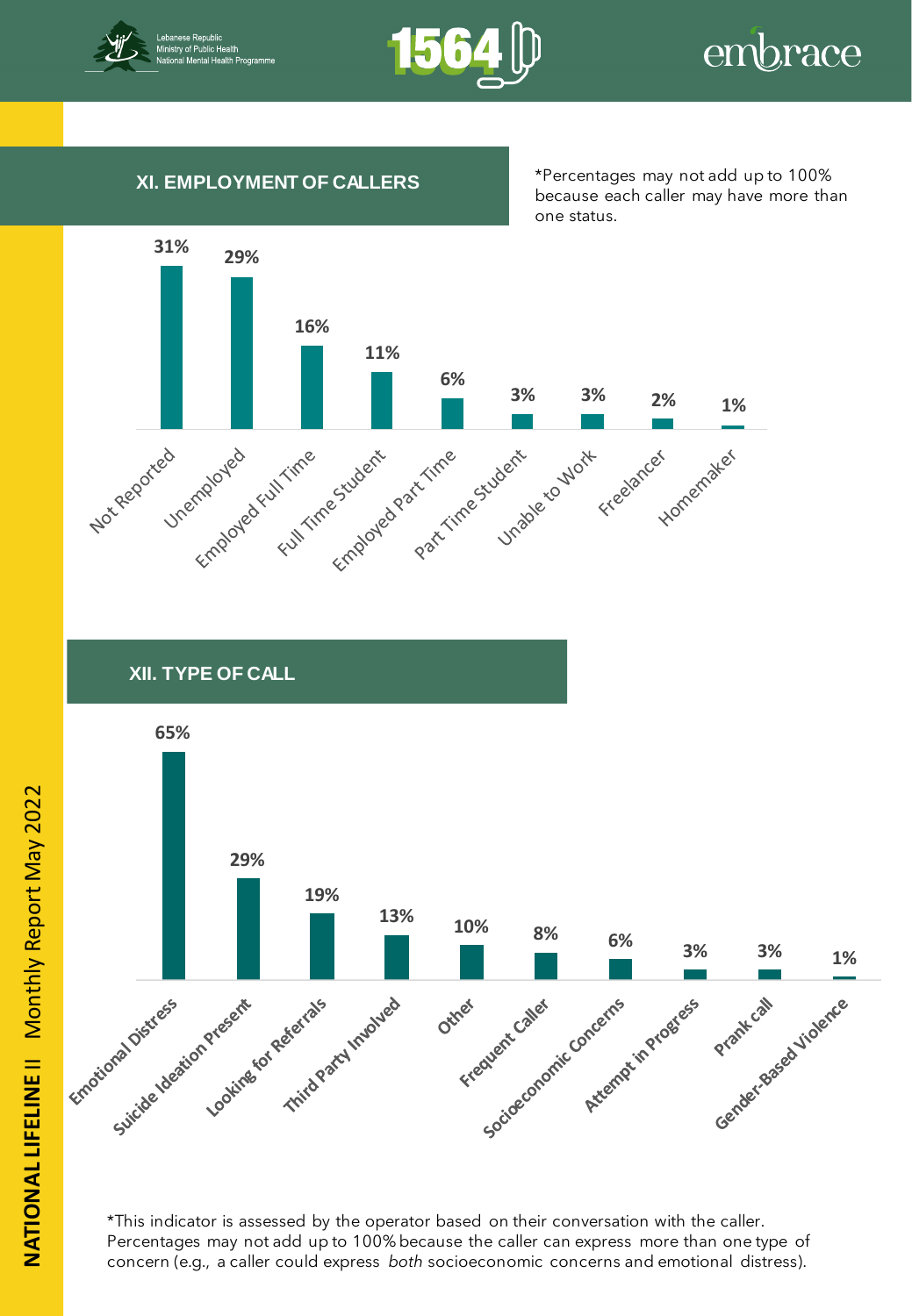



#### **XIII. CHANGE IN LEVEL OF DISTRESS FROM BEGINNING TO END OF CALL**

**92%** of calls with available data for this indicator (n=402) reported a **decrease in the level of distress** from the beginning of the call to the end of the call. **7%** of calls were from individuals whose **level of distress did not change** from the beginning to the end of the call and **1%** of calls were from individuals whose **level of distress worsened** from the beginning to the end of the call. **XIV. CALLERS CURRENTLY SEEKING MENTAL HEALTH SERVICES**

**43%** of calls with available data for this indicator (n=955) are from individuals who reported currently receiving *at least 1* mental health service.

#### **XV. RISK FACTORS**



\*This indicator is assessed by the operator based on their conversation with the caller. Percentages may not add up to 100% because multiple risk factors can occur together (e.g., a caller could be *both* living alone and reporting experiences of bullying…)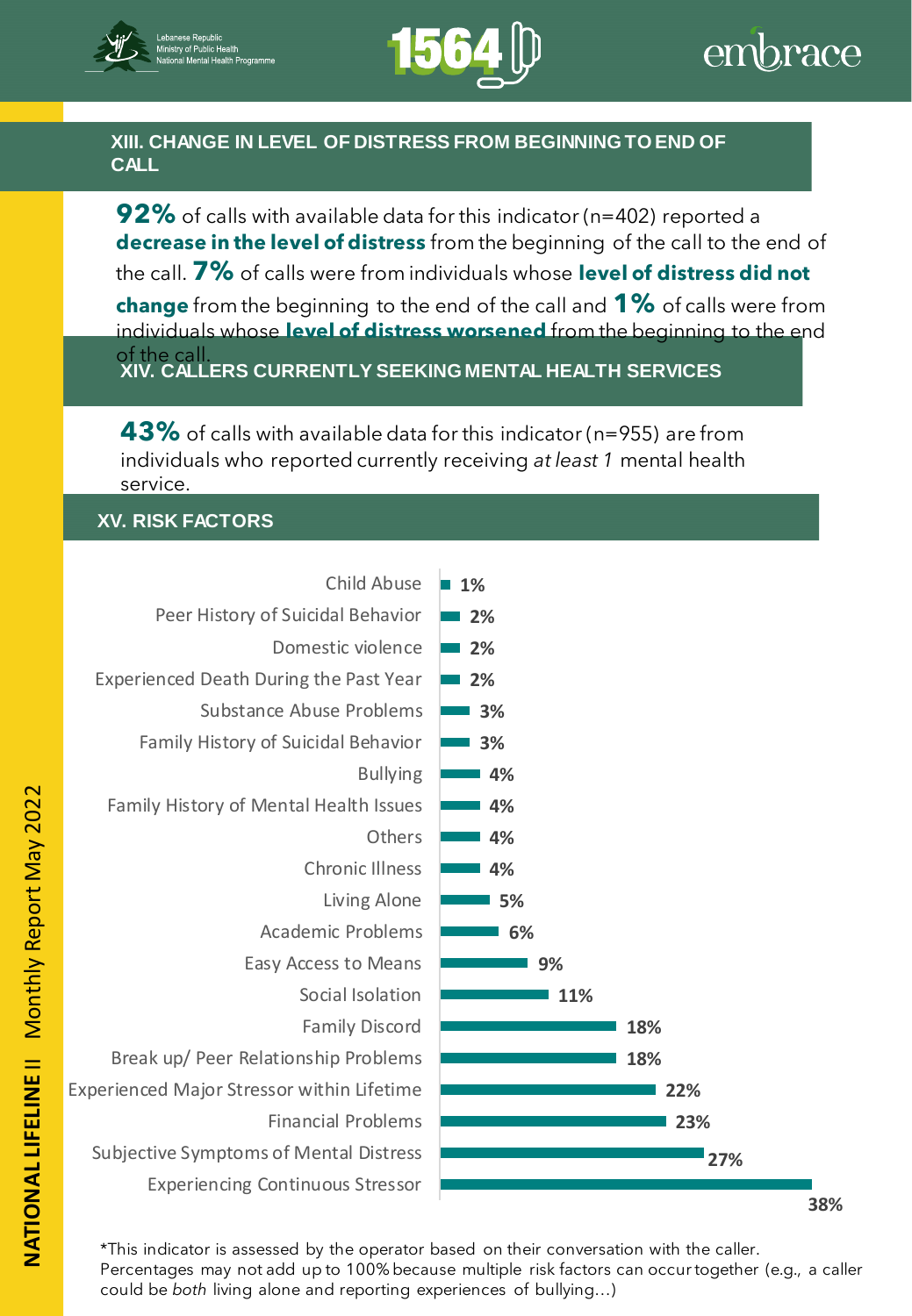![](_page_9_Picture_0.jpeg)

![](_page_9_Picture_1.jpeg)

![](_page_9_Picture_3.jpeg)

#### **QUALITY ASSURANCE CALLS** TOTAL NUMBER OF ASSURANCE CALLS CONDUCTED **10**

#### **I. LEVEL OF SATISFACTION**

Beneficiaries were asked to rate their level of satisfaction with the services received during their initial call on a scale of 1 to 5 with higher numbers indicating greater satisfaction.

Across all **10** callers, the average satisfaction rating was 5.

#### **II. CALL OUTCOME**

#### **The below figures outline caller-reported outcomes of their initial call to the Lifeline:**

![](_page_9_Figure_10.jpeg)

#### **III. WOULD RECOMMEND THE LIFELINE TO OTHERS**

**90%** of callers with available data (n=9) reported that they would recommend the Lifeline to others in need of assistance. The remaining (n=1) reported that he cannot recommend the Lifeline to others as Mental health is still considered as a taboo topic in his region.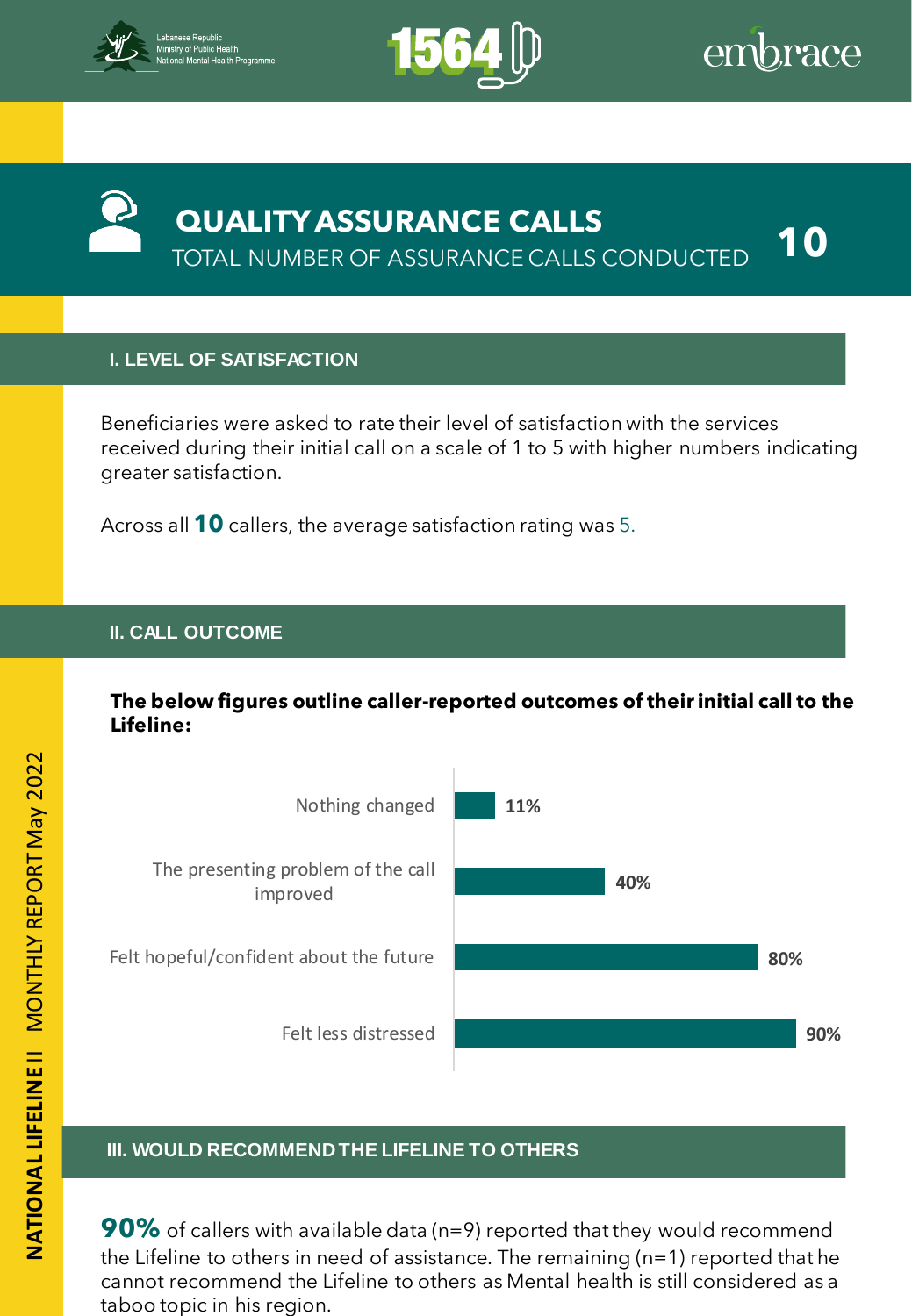![](_page_10_Picture_0.jpeg)

![](_page_10_Picture_1.jpeg)

#### **IV. WOULD CALL THE LIFELINE IN THE FUTURE**

**100%** reported that they **would call the Lifeline again** if they were experiencing emotional distress or thinking about suicide

#### **V. RECOMMENDED ADDITIONAL SERVICES BY OPERATOR DURING CALL**

**4** of the 10 callers were provided with referrals during their initial call to the Lifeline. **1** (25%) reported that the service was helpful. The remaining (75%) did not proceed with calling the referral source.